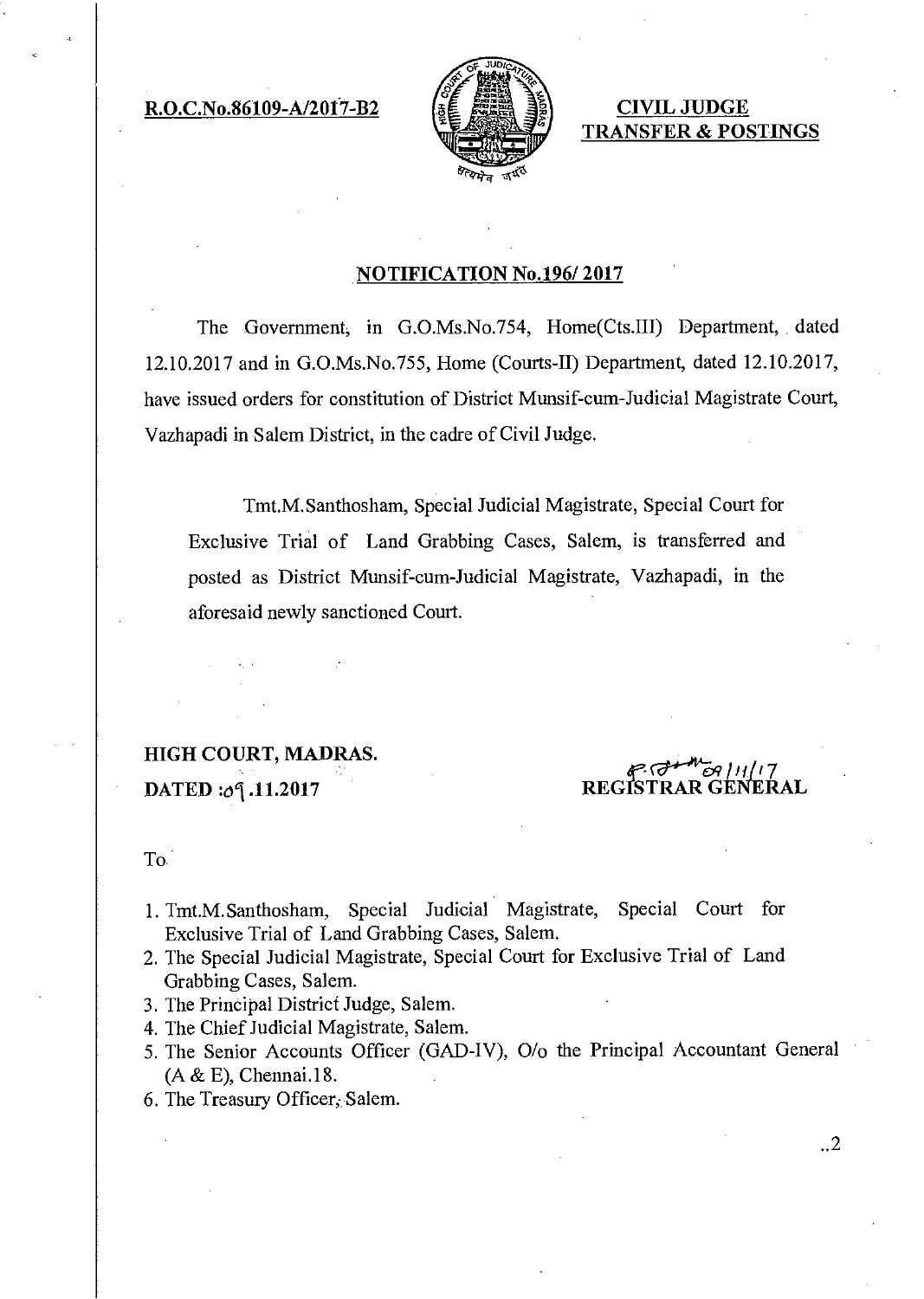Copy to:

- 1. The Chief Secretary to Government, Secretariat, Chennai-9.
- 2. The Secretary to Government, Home / Public / Labour and Employment / Revenue / Law/ Commercial Taxes Department, Secretariat,Chennai-9.
- 3. The Secretary to His Excellency, the Governor, Raj Bhavan, Chennai-22.
- 4. The Secretary to the Hon'ble Chief Minister, Secretariat, Chennai-9.
- 5. The Registrar (IT-cum-Statistics), High Court, Madras.
- 6. The Director, Tamil Nadu Mediation and Conciliation Centre, High Court, Madras.
- 7. The Registrar (Judicial), High Court, Madras.

 $\mathcal{F}$ 

- 8. The Registrar (Vigilance), High Court, Madras (12 copies).
- 9. The Registrar (Management), High Court, Madras.
- 10.The Registrar (Special Cell), High Court, Madras.
- 11.The Registrar-cum-Private Secretary to the Hon'ble The Chief Justice, High Court, Madras.
- 12.The Registrar (District Judiciary), High Court, Madras.
- 13.The Additional Registrar -I (Vigilance), High Court, Madras.
- 14.The Registrar (Administration), High Court, Madras.
- 15.The Registrar-cum-Special Officer (Liaisoning), High Court, Madras.
- 16.The Registrar (Recruitment), High Court, Madras.
- 17.The Official Assignee, High Court, Madras.
- 18.The Additional Registrar General, Madurai Bench of Madras High Court, Madurai.
- 19.The Additional Registrar-II (Vigilance), Madurai Bench of Madras High Court, Madurai.
- 20.The Registrar (Judicial), Madurai Bench of Madras High Court, Madurai.
- 21.The Registrar (Administration), Madurai Bench of Madras High Court, Madurai.
- 22.The Additional Registrar (IT & Statistics), Madurai Bench of Madras High Court, Madurai.
- 23.The Director, Tamil Nadu State Judicial Academy, No.30 (95), P.S.K.R.Salai (Greenways Road), R.A.Puram, Chennai-28.
- 24.The Member Secretary, Tamil Nadu State Legal Services Authority, Chennai.
- 25.The Secretary, Tamil Nadu Judicial Officers Association, Chennai.
- 26.The Deputy Director, Regional Centre of Tamil Nadu State Judicial Academy, No.251, Scheme Road, Race Course, Coimbatore —641 018.
- 27.The Deputy Director, Regional Centre of Tamil Nadu State Judicial Academy, Alagar Koil Road, K.Pudur, Madurai-625 002.
- 28.The Chief Accounts Officer, High Court, Madras.
- 29.The Assistant Registrar, Admn.II / Admn.III / Admn.IV / Per.Admn. / A.S. / Rules / Computer / Pondicherry, High Court, Madras.
- 30.The Section Officer, 'C' / Computer / 'Cl' / 'D' / 'F' / 'G' / Budget / 'B5' / B7 / 'J' / Library / Stationery Sections / Legal Cell / Server Room, High Court, Madras.
- 31.The Technical Director, NIC, High Court, Madras.
- 32.The Record Keeper, A.D. Records, High Court, Madras.

+ Spare 5.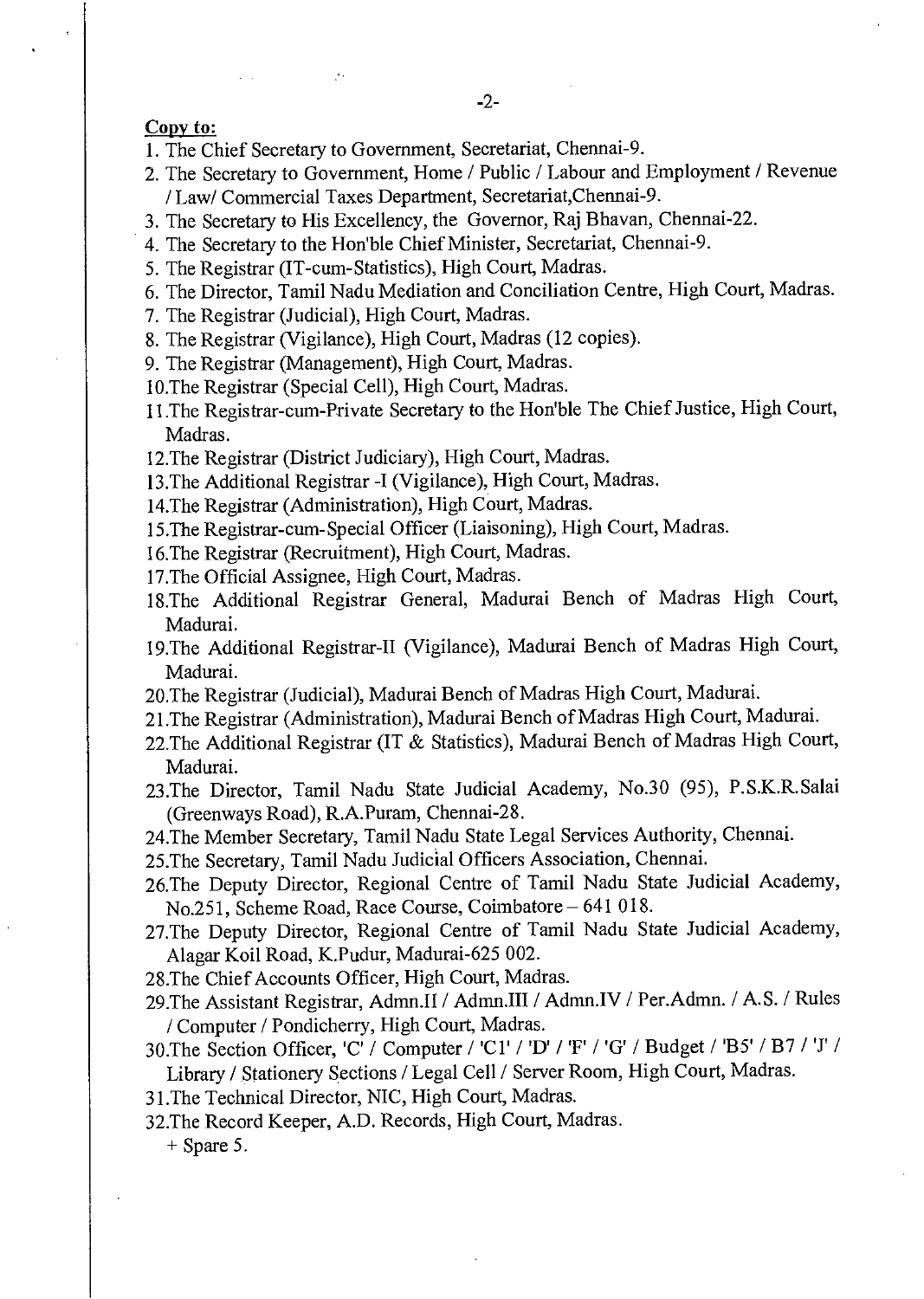R.O.C.No.86109-A/2017-B2



### OFFICIAL MEMORANDUM

Sub: Courts and Judges — Civil Judge — Transfer and postings - Notification issued - Joining instructions - Issued.

Ref: High Court's Notification No.196 / 2017, dated: 09 .11.2017

Tmt.M.Santhosham, Special Judicial Magistrate, Special Court for Exclusive Trial of Land Grabbing Cases, Salem, who has been transferred and posted as District Munsif-cum-Judicial Magistrate, Vazhapadi, in the newly sanctioned court vide High Court's Notification cited above, is required to hand over charge of her present post and also the post of Judicial Magistrate, Mobile Court, Salem, which she is now holding as full additional charge, to the Judicial Magistrate VI, Salem, immediately and is required to assume charge of the post of District Munsif-cum-Judicial Magistrate, Vazhapadi, in the newly Constituted Court, on 12.11.2017.

As the inauguration of the District Munsif-cum-Judicial Magistrate Court, Vazhapadi, is to be held on 12.11.2017, Tmt.M.Santhosham, is required to report to the Principal District Judge, Salem, on 11.11.2017 A.N., without fail, in connection with inauguration of the said newly Constituted Court.

..2..